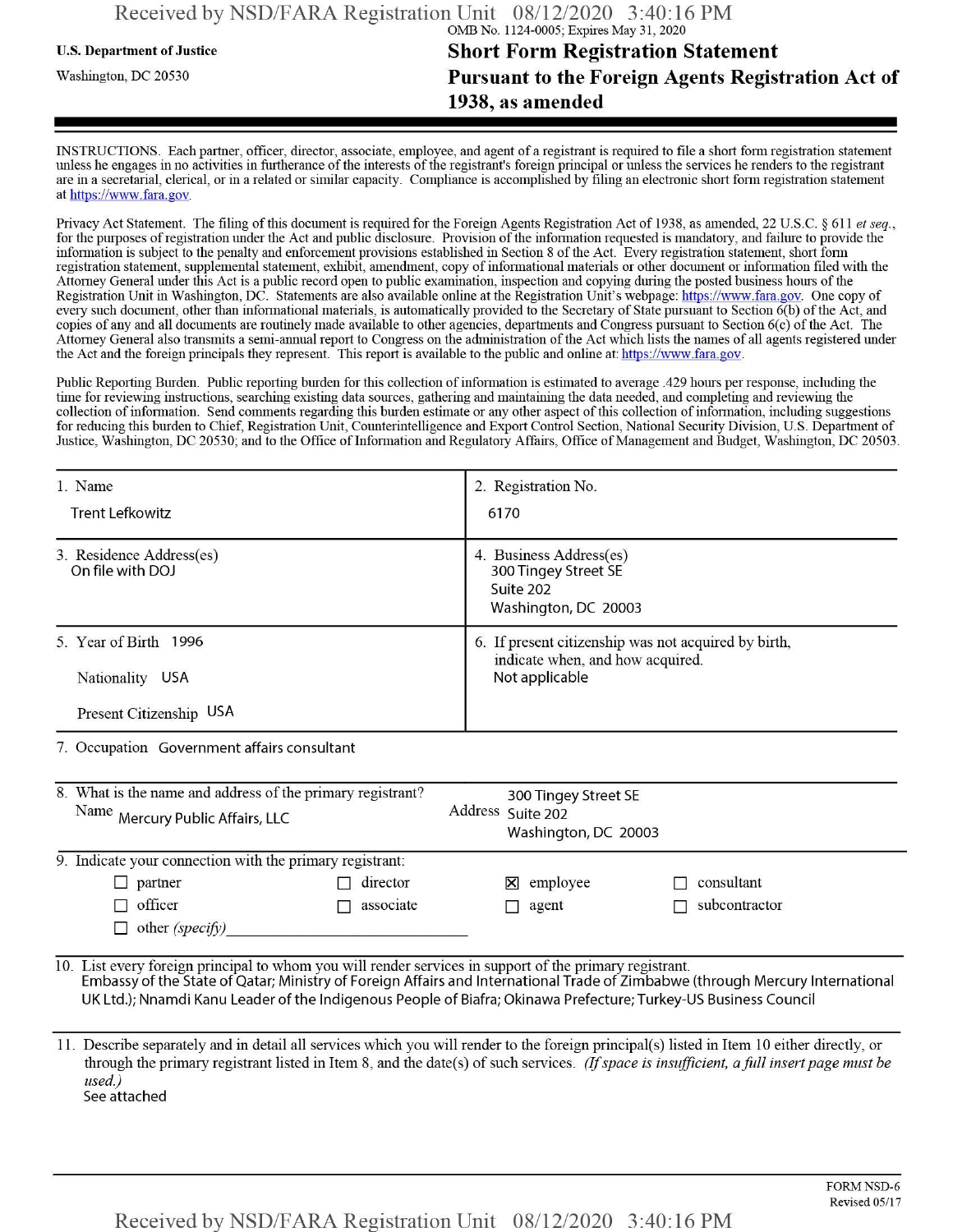|  | Received by NSD/FARA Registration Unit 08/12/2020 3:40:16 PM |  |
|--|--------------------------------------------------------------|--|
|  |                                                              |  |

| 12. Do any of the above described services include political activity as defined in Section 1(o) of the Act and in the footnote below?<br>Yes $\boxtimes$<br>No $\Box$<br>If yes, describe separately and in detail such political activity.<br>See attached                                                                                                                                                                                                    |                                     |                                    |  |  |  |
|-----------------------------------------------------------------------------------------------------------------------------------------------------------------------------------------------------------------------------------------------------------------------------------------------------------------------------------------------------------------------------------------------------------------------------------------------------------------|-------------------------------------|------------------------------------|--|--|--|
| 13. The services described in Items 11 and 12 are to be rendered on a<br>$\Box$ full time basis                                                                                                                                                                                                                                                                                                                                                                 | $\boxtimes$ part time basis         | $\Box$ special basis               |  |  |  |
|                                                                                                                                                                                                                                                                                                                                                                                                                                                                 |                                     |                                    |  |  |  |
| 14. What compensation or thing of value have you received to date or will you receive for the above services?                                                                                                                                                                                                                                                                                                                                                   |                                     |                                    |  |  |  |
| $\Box$                                                                                                                                                                                                                                                                                                                                                                                                                                                          |                                     |                                    |  |  |  |
| Salary: Not based solely on services rendered to the foreign principal(s).<br>×                                                                                                                                                                                                                                                                                                                                                                                 |                                     |                                    |  |  |  |
| Fee: Amount $\frac{1}{2}$<br>ப                                                                                                                                                                                                                                                                                                                                                                                                                                  |                                     | $\Box$ Other thing of value $\Box$ |  |  |  |
|                                                                                                                                                                                                                                                                                                                                                                                                                                                                 |                                     |                                    |  |  |  |
| 15. During the period beginning 60 days prior to the date of your obligation to register to the time of filing this statement, did you<br>make any contributions of money or other things of value from your own funds or possessions and on your own behalf in<br>connection with any election to political office or in connection with any primary election, convention, or caucus held to select<br>candidates for any political office? $Yes \Box$<br>No ⊠ |                                     |                                    |  |  |  |
| If yes, furnish the following information:                                                                                                                                                                                                                                                                                                                                                                                                                      |                                     |                                    |  |  |  |
| Date<br>Amount or Thing of Value                                                                                                                                                                                                                                                                                                                                                                                                                                | Political Organization or Candidate | Location of Event                  |  |  |  |

#### **EXECUTION**

In accordance with 28 U.S.C. § 1746, the undersigned swears or affirms under penalty of perjury that he/she has read the information set forth in this registration statement and that he/she is familiar with the contents thereof and that such contents are in their entirety true and accurate to the best of his/her knowledge and belief.

August 12, 2020

*(Date ofsignature)*

/s/Trent Lefkowitz eSigned

*(Signature)*

Footnote: "Political activity," as defined in Section 1(0) of the Act, means any activity which the person engaging in believes will, or that the person intends to, in any way influence<br>any agency or official of the Govern party.